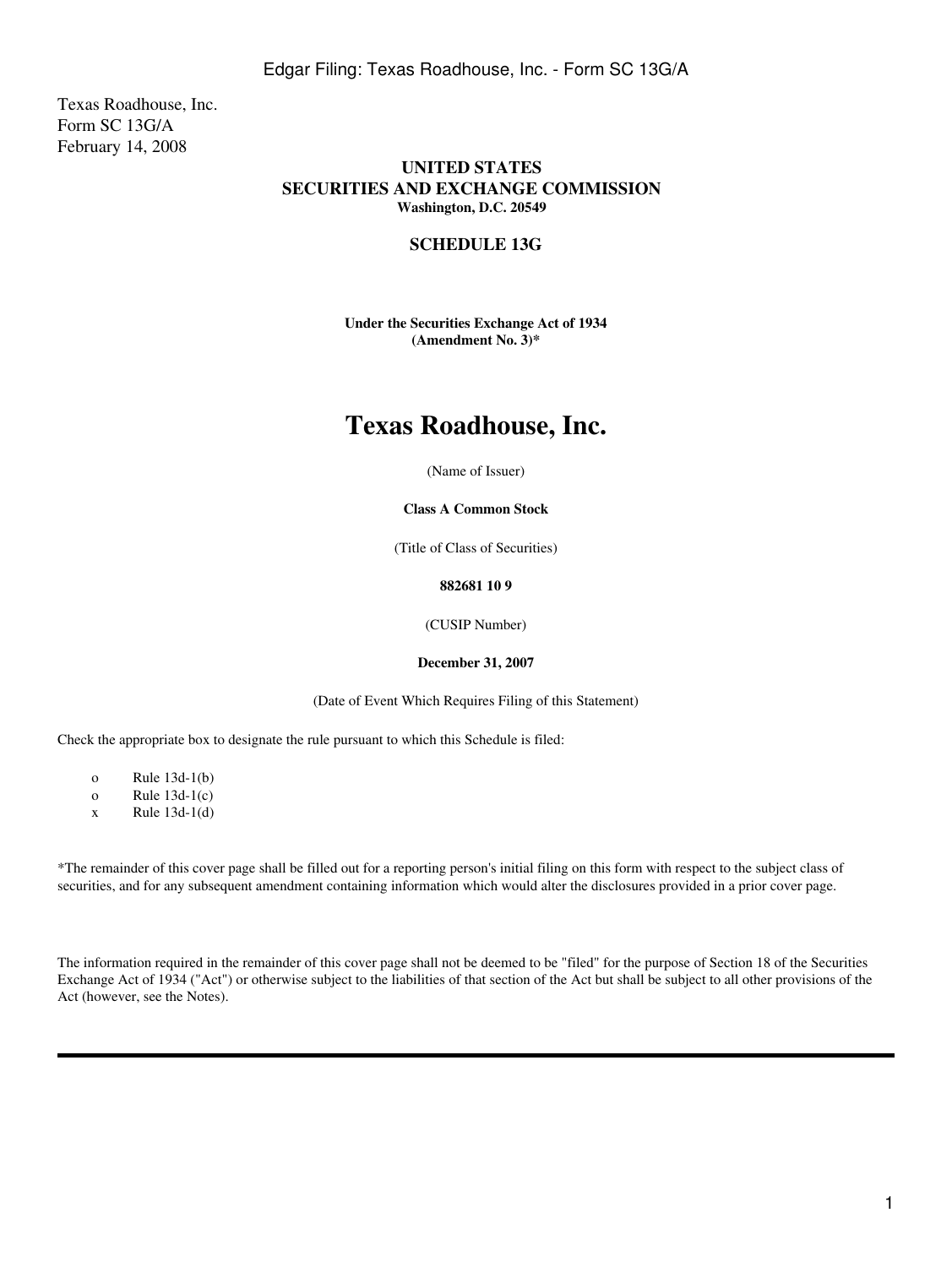| 1.                                        | Names of Reporting Persons<br>W. Kent Taylor                                                                  |                                                                                                      |
|-------------------------------------------|---------------------------------------------------------------------------------------------------------------|------------------------------------------------------------------------------------------------------|
| 2.                                        | Check the Appropriate Box if a Member of a Group (See Instructions)<br>(a)<br>X<br>(b)<br>$\mathbf{o}$        |                                                                                                      |
| 3.                                        | SEC Use Only                                                                                                  |                                                                                                      |
| 4.                                        | Citizenship or Place of Organization<br><b>USA</b>                                                            |                                                                                                      |
|                                           | 5.                                                                                                            | Sole Voting Power<br>13,411,716 shares of Class A Common Stock entitled to<br>one vote per share (1) |
| Number of                                 |                                                                                                               | 5,265,376 shares of Class B Common Stock entitled to ten<br>votes per share $(1)$                    |
| <b>Shares</b><br>Beneficially<br>Owned by | 6.                                                                                                            | <b>Shared Voting Power</b>                                                                           |
| Each<br>Reporting<br>Person With          | 7.                                                                                                            | Sole Dispositive Power<br>13,411,716 shares of Class A Common Stock (1)                              |
|                                           |                                                                                                               | 5,265,376 shares of Class B Common Stock (1)                                                         |
|                                           | 8.                                                                                                            | <b>Shared Dispositive Power</b>                                                                      |
| 9.                                        | Aggregate Amount Beneficially Owned by Each Reporting Person<br>13,411,716 shares of Class A Common Stock (1) |                                                                                                      |
|                                           | 5,265,376 shares of Class B Common Stock (1)                                                                  |                                                                                                      |
| 10.                                       | Check if the Aggregate Amount in Row (9) Excludes Certain Shares (See Instructions) o                         |                                                                                                      |
| 11.                                       | Percent of Class Represented by Amount in Row (9)<br>19.3% of Class A Common Stock (1)                        |                                                                                                      |
|                                           | $100.0\%$ of Class B Common Stock $(1)$                                                                       |                                                                                                      |
| 12.                                       | Type of Reporting Person (See Instructions)<br>IN                                                             |                                                                                                      |

<sup>(1)</sup> Calculated pursuant to Rule 13d-3. The percentage is based on the number of shares of Class A Common Stock of Texas Roadhouse, Inc. (TXRH) outstanding at October 26, 2007 as reported in TXRH s Quarterly Report on Form 10-Q for the quarter ended September 25, 2007. The Reporting Person individually owns 11,870,644 shares of Class A Common Stock and has sole voting power and sole dispositive power over the shares of Class A Common Stock held by each of the entities listed on Exhibit 1 and is therefore deemed to beneficially own the number of shares of Class A Common Stock held by each entity set forth thereon; these shares are included in the shares listed at Items 5, 7 and 9 above. The Reporting Person, as custodian under the UTMA as adopted in Kentucky, also has sole voting power and sole dispositive power over 4,792 shares of Class A Common Stock held of record by Erin Taylor and 4,792 shares of Class A Common Stock held of record by Emily Taylor and is therefore deemed to beneficially own the number of shares of Class A Common Stock held by each of Erin Taylor and Emily Taylor; these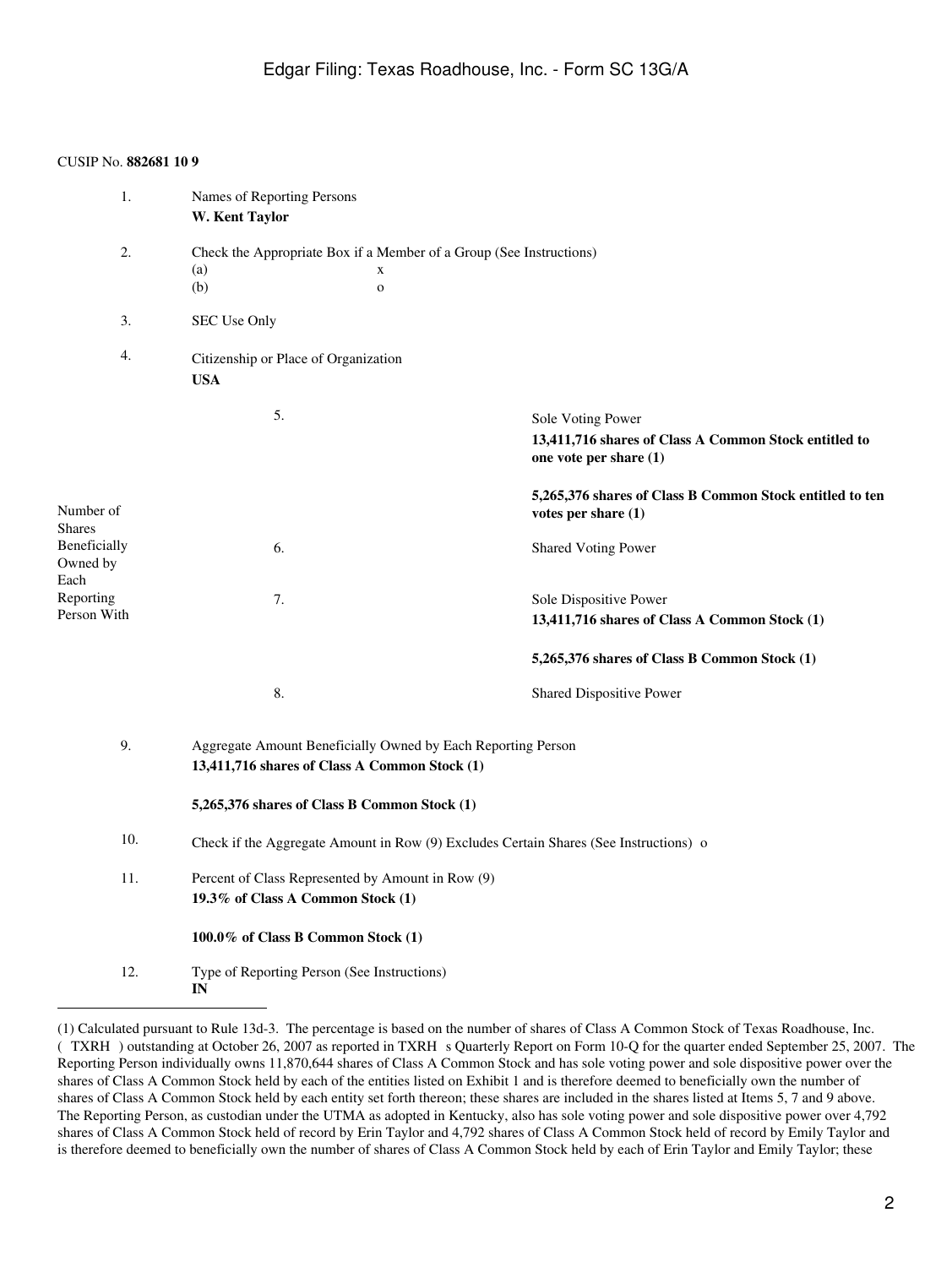# Edgar Filing: Texas Roadhouse, Inc. - Form SC 13G/A

shares are included in the shares listed at Items 5, 7 and 9 above. Each share of Class B Common Stock is entitled to ten votes per share and is convertible into one share of Class A Common Stock at any time at the option of the Reporting Person. Combining his votes from the Class A Common Stock and Class B Common Stock, the Reporting Person s voting percentage of TXRH is 54.1%.

<sup>2</sup>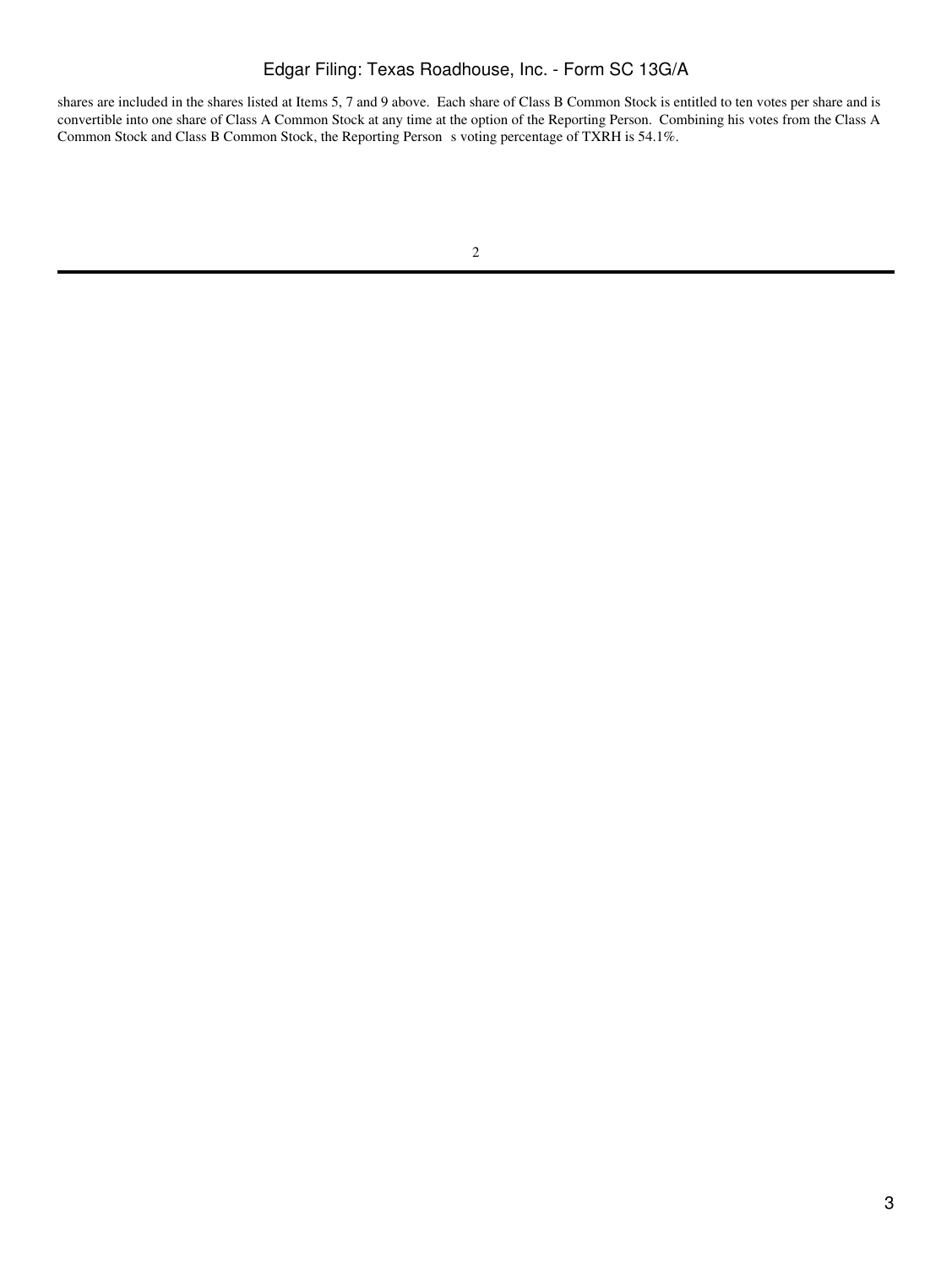| 1.               | Names of Reporting Persons                                                            |                                                        |  |  |
|------------------|---------------------------------------------------------------------------------------|--------------------------------------------------------|--|--|
|                  | <b>LD Holdings LLC</b>                                                                |                                                        |  |  |
| 2.               | Check the Appropriate Box if a Member of a Group (See Instructions)                   |                                                        |  |  |
|                  | (a)<br>X                                                                              |                                                        |  |  |
|                  | (b)<br>$\mathbf{o}$                                                                   |                                                        |  |  |
| 3.               | SEC Use Only                                                                          |                                                        |  |  |
| 4.               | Citizenship or Place of Organization                                                  |                                                        |  |  |
|                  | Kentucky                                                                              |                                                        |  |  |
|                  | 5.                                                                                    | Sole Voting Power                                      |  |  |
|                  |                                                                                       | 114,998 shares of Class A Common Stock entitled to one |  |  |
| Number of        |                                                                                       | vote per share (2)                                     |  |  |
| <b>Shares</b>    | 6.                                                                                    | <b>Shared Voting Power</b>                             |  |  |
| Beneficially     |                                                                                       |                                                        |  |  |
| Owned by<br>Each |                                                                                       |                                                        |  |  |
| Reporting        | 7.                                                                                    | Sole Dispositive Power                                 |  |  |
| Person With      |                                                                                       | 114,998 shares of Class A Common Stock (2)             |  |  |
|                  | 8.                                                                                    | Shared Dispositive Power                               |  |  |
| 9.               | Aggregate Amount Beneficially Owned by Each Reporting Person                          |                                                        |  |  |
|                  | 114,998 shares of Class A Common Stock (2)                                            |                                                        |  |  |
| 10.              | Check if the Aggregate Amount in Row (9) Excludes Certain Shares (See Instructions) o |                                                        |  |  |
| 11.              | Percent of Class Represented by Amount in Row (9)                                     |                                                        |  |  |
|                  | 0.2% of Class A Common Stock (2)                                                      |                                                        |  |  |
| 12.              | Type of Reporting Person (See Instructions)                                           |                                                        |  |  |
|                  | 00                                                                                    |                                                        |  |  |

<sup>(2)</sup> Calculated pursuant to Rule 13d-3. The percentage is based on the number of shares of Class A Common Stock of Texas Roadhouse, Inc. (TXRH) outstanding at October 26, 2007 as reported in TXRH s Quarterly Report on Form 10-Q for the quarter ended September 25, 2007. W. Kent Taylor has sole voting and dispositive power over the shares held by the Reporting Person and is therefore deemed to beneficially own the shares held by the Reporting Person. W. Kent Taylor has also reported these shares under sole voting and dispositive power on page 2 of this Schedule 13G.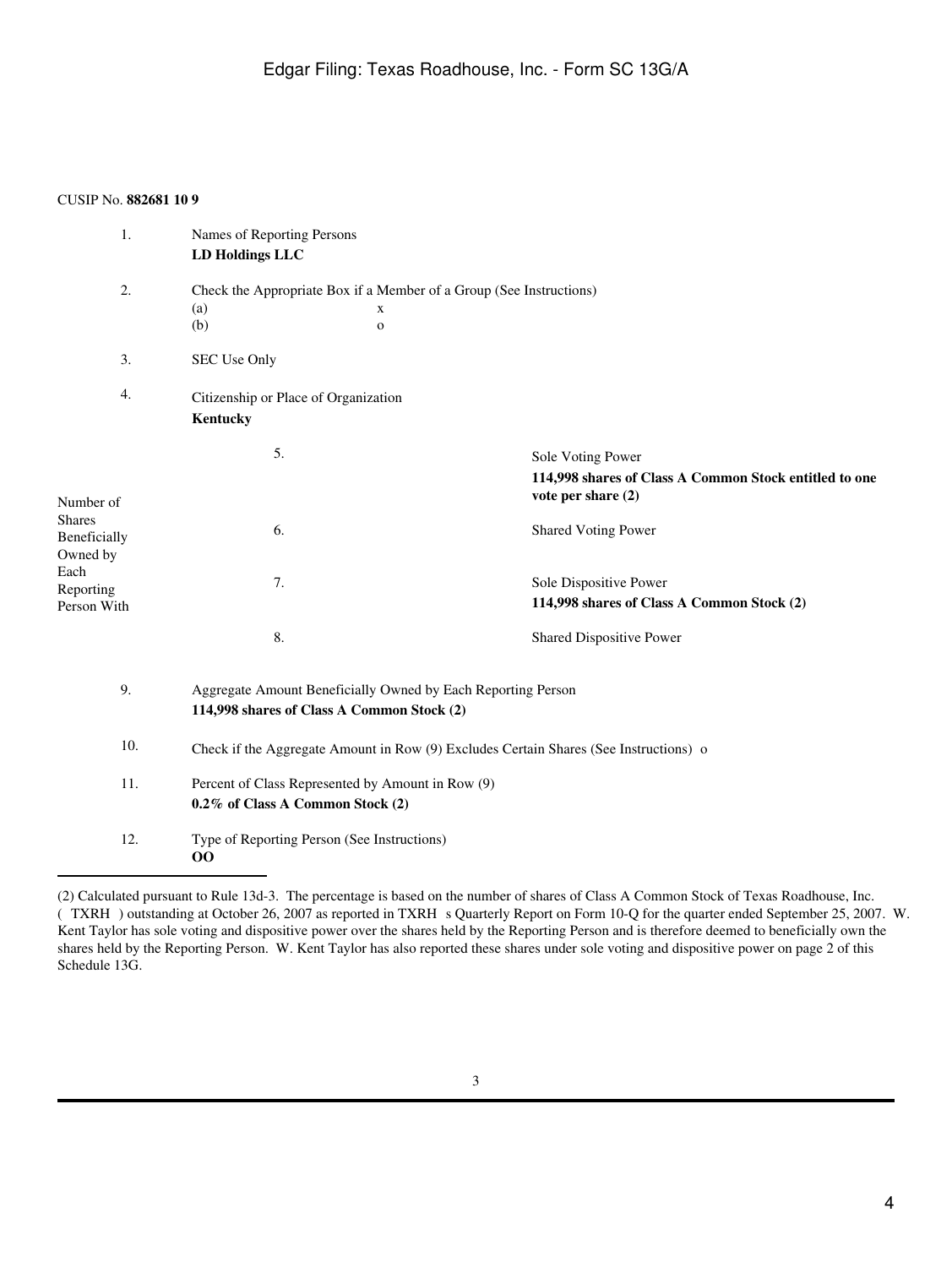| 1.                                                                                         | Names of Reporting Persons<br><b>PMB Holdings LLC</b>                                                      |                            |                                                                                                   |
|--------------------------------------------------------------------------------------------|------------------------------------------------------------------------------------------------------------|----------------------------|---------------------------------------------------------------------------------------------------|
| 2.                                                                                         | Check the Appropriate Box if a Member of a Group (See Instructions)<br>(a)<br>(b)                          | $\mathbf X$<br>$\mathbf 0$ |                                                                                                   |
| 3.                                                                                         | SEC Use Only                                                                                               |                            |                                                                                                   |
| 4.                                                                                         | Citizenship or Place of Organization<br>Kentucky                                                           |                            |                                                                                                   |
| Number of<br><b>Shares</b><br>Beneficially<br>Owned by<br>Each<br>Reporting<br>Person With | 5.                                                                                                         |                            | Sole Voting Power<br>100,622 shares of Class A Common Stock entitled to one<br>vote per share (3) |
|                                                                                            | 6.                                                                                                         |                            | <b>Shared Voting Power</b>                                                                        |
|                                                                                            | 7.                                                                                                         |                            | Sole Dispositive Power<br>100,622 shares of Class A Common Stock (3)                              |
|                                                                                            | 8.                                                                                                         |                            | Shared Dispositive Power                                                                          |
| 9.                                                                                         | Aggregate Amount Beneficially Owned by Each Reporting Person<br>100,622 shares of Class A Common Stock (3) |                            |                                                                                                   |
| 10.                                                                                        | Check if the Aggregate Amount in Row (9) Excludes Certain Shares (See Instructions) o                      |                            |                                                                                                   |
| 11.                                                                                        | Percent of Class Represented by Amount in Row (9)<br>0.1% of Class A Common Stock (3)                      |                            |                                                                                                   |
| 12.                                                                                        | Type of Reporting Person (See Instructions)<br>00                                                          |                            |                                                                                                   |

<sup>(3)</sup> Calculated pursuant to Rule 13d-3. The percentage is based on the number of shares of Class A Common Stock of Texas Roadhouse, Inc. (TXRH) outstanding at October 26, 2007 as reported in TXRH s Quarterly Report on Form 10-Q for the quarter ended September 25, 2007. W. Kent Taylor has sole voting and dispositive power over the shares held by the Reporting Person and is therefore deemed to beneficially own the shares held by the Reporting Person. W. Kent Taylor has also reported these shares under sole voting and dispositive power on page 2 of this Schedule 13G.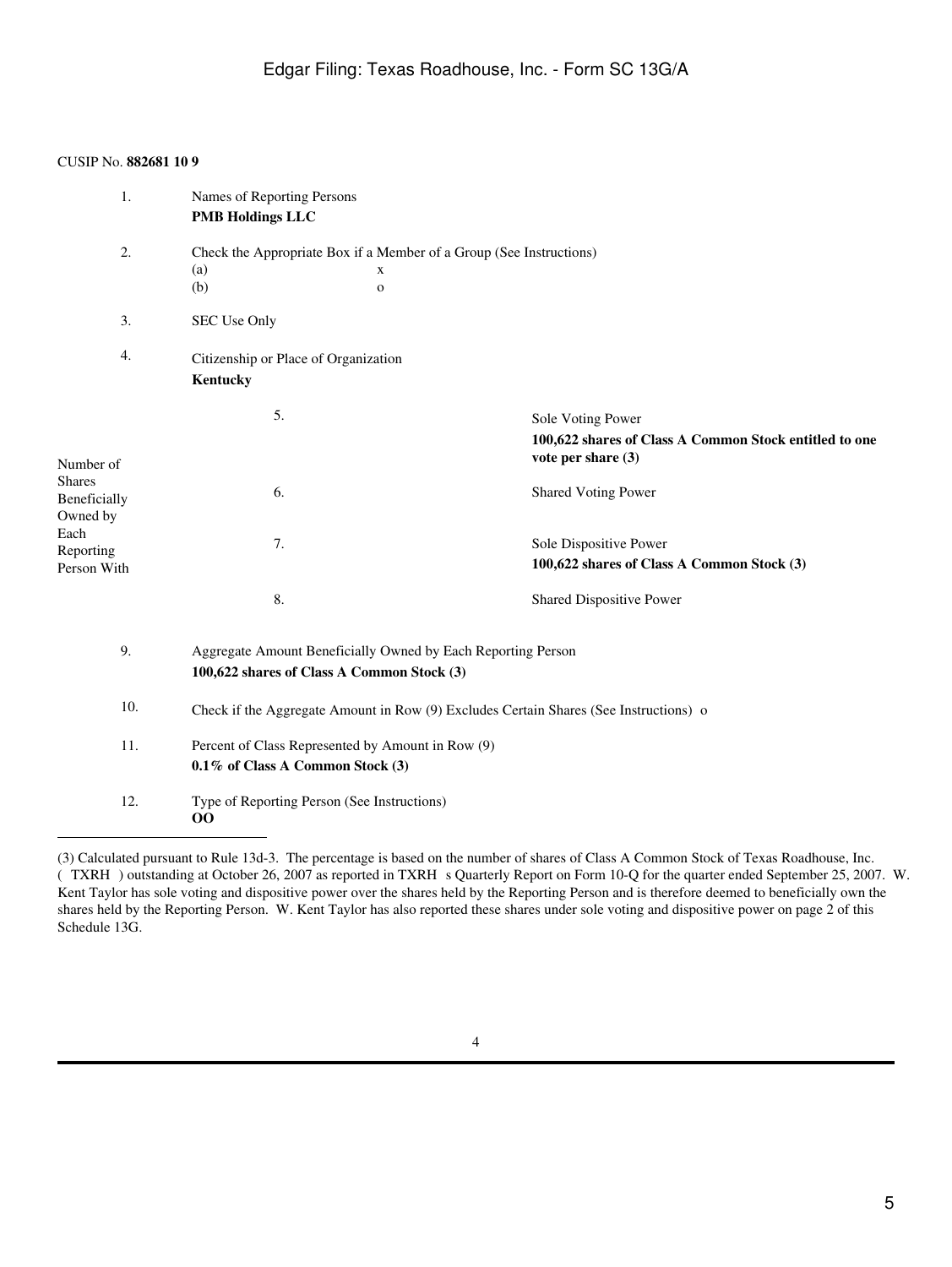| 1.                                                                                         | Names of Reporting Persons<br><b>Wasatch Range LLC</b>                                                          |                                                                                                   |  |
|--------------------------------------------------------------------------------------------|-----------------------------------------------------------------------------------------------------------------|---------------------------------------------------------------------------------------------------|--|
| 2.                                                                                         | Check the Appropriate Box if a Member of a Group (See Instructions)<br>(a)<br>$\mathbf X$<br>(b)<br>$\mathbf O$ |                                                                                                   |  |
| 3.                                                                                         | SEC Use Only                                                                                                    |                                                                                                   |  |
| 4.                                                                                         | Citizenship or Place of Organization<br>Kentucky                                                                |                                                                                                   |  |
| Number of<br><b>Shares</b><br>Beneficially<br>Owned by<br>Each<br>Reporting<br>Person With | 5.                                                                                                              | Sole Voting Power<br>855,000 shares of Class A Common Stock entitled to one<br>vote per share (4) |  |
|                                                                                            | 6.                                                                                                              | <b>Shared Voting Power</b>                                                                        |  |
|                                                                                            | 7.                                                                                                              | Sole Dispositive Power                                                                            |  |
|                                                                                            |                                                                                                                 | 855,000 shares of Class A Common Stock (4)                                                        |  |
|                                                                                            | 8.                                                                                                              | Shared Dispositive Power                                                                          |  |
| 9.                                                                                         | Aggregate Amount Beneficially Owned by Each Reporting Person<br>855,000 shares of Class A Common Stock (4)      |                                                                                                   |  |
| 10.                                                                                        | Check if the Aggregate Amount in Row (9) Excludes Certain Shares (See Instructions) o                           |                                                                                                   |  |
| 11.                                                                                        | Percent of Class Represented by Amount in Row (9)<br>1.2% of Class A Common Stock (4)                           |                                                                                                   |  |
| 12.                                                                                        | Type of Reporting Person (See Instructions)<br>00                                                               |                                                                                                   |  |

<sup>(4)</sup> Calculated pursuant to Rule 13d-3. The percentage is based on the number of shares of Class A Common Stock of Texas Roadhouse, Inc. (TXRH) outstanding at October 26, 2007 as reported in TXRH s Quarterly Report on Form 10-Q for the quarter ended September 25, 2007. W. Kent Taylor has sole voting and dispositive power over the shares held by the Reporting Person and is therefore deemed to beneficially own the shares held by the Reporting Person. W. Kent Taylor has also reported these shares under sole voting and dispositive power on page 2 of this Schedule 13G.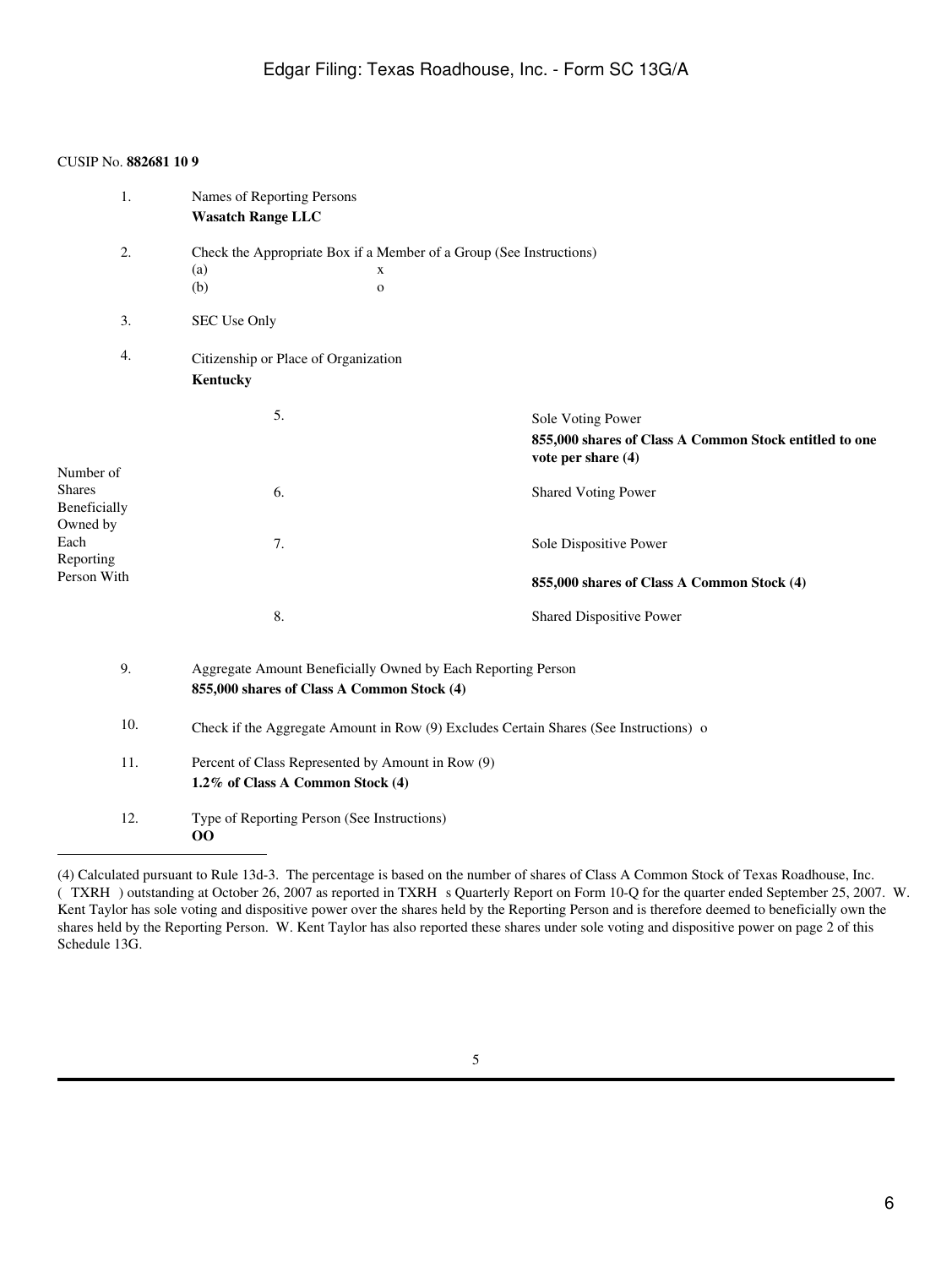| 1.                                                                          | Names of Reporting Persons<br><b>Barren River Holdings LLC</b>                                                  |                                                                                                   |  |
|-----------------------------------------------------------------------------|-----------------------------------------------------------------------------------------------------------------|---------------------------------------------------------------------------------------------------|--|
| 2.                                                                          | Check the Appropriate Box if a Member of a Group (See Instructions)<br>(a)<br>$\mathbf X$<br>(b)<br>$\mathbf 0$ |                                                                                                   |  |
| 3.                                                                          | SEC Use Only                                                                                                    |                                                                                                   |  |
| 4.                                                                          | Citizenship or Place of Organization<br>Kentucky                                                                |                                                                                                   |  |
| Number of<br><b>Shares</b><br>Beneficially<br>Owned by<br>Each<br>Reporting | 5.                                                                                                              | Sole Voting Power<br>460,868 shares of Class A Common Stock entitled to one<br>vote per share (5) |  |
|                                                                             | 6.                                                                                                              | <b>Shared Voting Power</b>                                                                        |  |
|                                                                             | 7.                                                                                                              | Sole Dispositive Power                                                                            |  |
| Person With                                                                 |                                                                                                                 | 460,868 shares of Class A Common Stock (5)                                                        |  |
|                                                                             | 8.                                                                                                              | Shared Dispositive Power                                                                          |  |
| 9.                                                                          | Aggregate Amount Beneficially Owned by Each Reporting Person<br>460,868 shares of Class A Common Stock (5)      |                                                                                                   |  |
| 10.                                                                         | Check if the Aggregate Amount in Row (9) Excludes Certain Shares (See Instructions) o                           |                                                                                                   |  |
| 11.                                                                         | Percent of Class Represented by Amount in Row (9)<br>0.7% of Class A Common Stock (5)                           |                                                                                                   |  |
| 12.                                                                         | Type of Reporting Person (See Instructions)<br>$\bf{OO}$                                                        |                                                                                                   |  |

<sup>(5)</sup> Calculated pursuant to Rule 13d-3. The percentage is based on the number of shares of Class A Common Stock of Texas Roadhouse, Inc. (TXRH) outstanding at October 26, 2007 as reported in TXRH s Quarterly Report on Form 10-Q for the quarter ended September 25, 2007. W. Kent Taylor has sole voting and dispositive power over the shares held by the Reporting Person and is therefore deemed to beneficially own the shares held by the Reporting Person. W. Kent Taylor has also reported these shares under sole voting and dispositive power on page 2 of this Schedule 13G.

<sup>6</sup>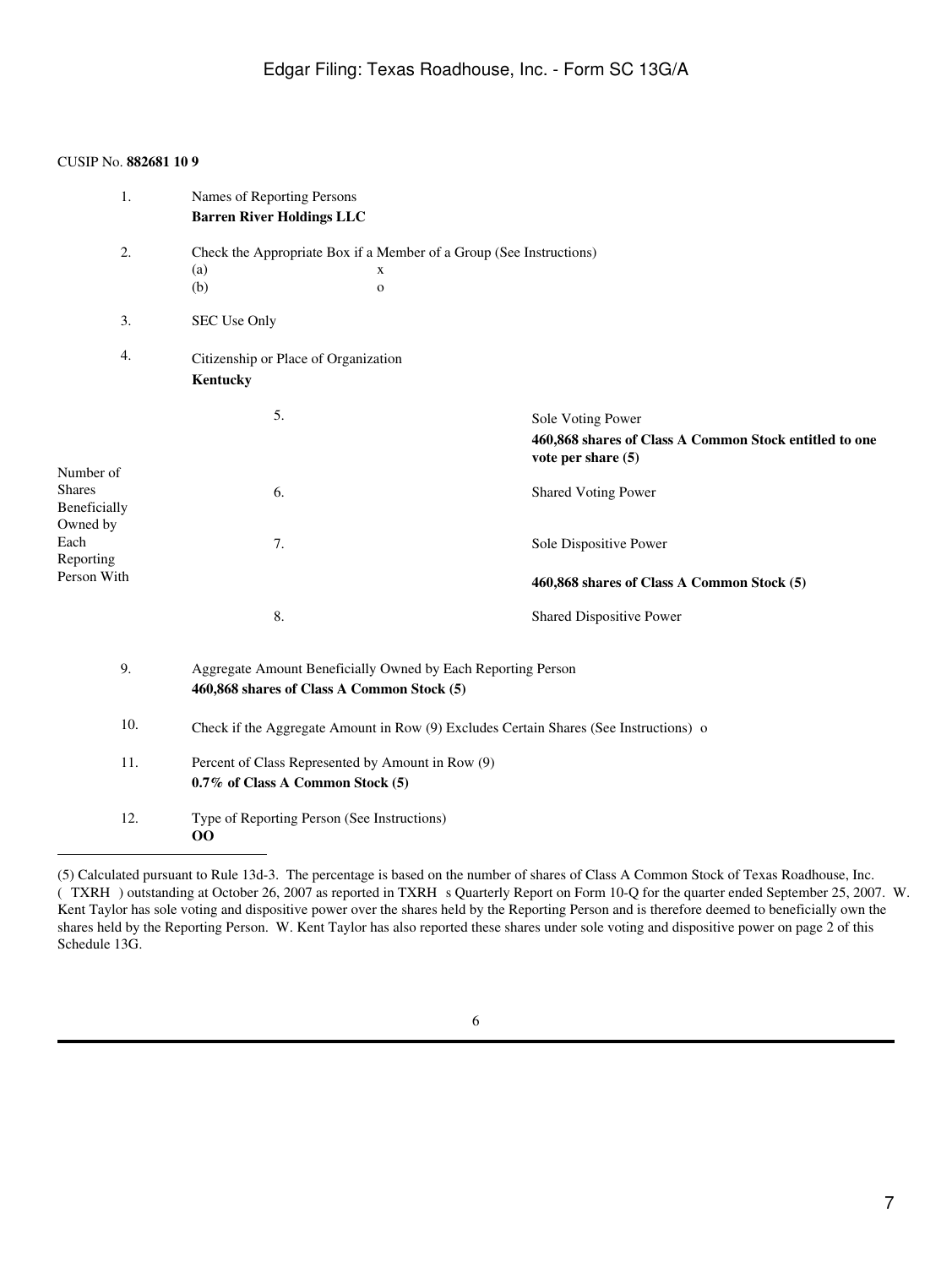| Item 1. |     |                                                             |                                                                                                                        |
|---------|-----|-------------------------------------------------------------|------------------------------------------------------------------------------------------------------------------------|
|         | (a) | Name of Issuer                                              |                                                                                                                        |
|         |     | <b>Texas Roadhouse, Inc.</b>                                |                                                                                                                        |
|         | (b) |                                                             | Address of Issuer s Principal Executive Offices<br>6040 Dutchmans Lane, Suite 200, Louisville, KY 40205                |
|         |     |                                                             |                                                                                                                        |
| Item 2. |     |                                                             |                                                                                                                        |
|         | (a) | Name of Person Filing                                       |                                                                                                                        |
|         |     | W. Kent Taylor                                              |                                                                                                                        |
|         | (b) | Address of Principal Business Office or, if none, Residence |                                                                                                                        |
|         |     | 6040 Dutchmans Lane, Suite 200, Louisville, KY 40205        |                                                                                                                        |
|         | (c) | Citizenship                                                 |                                                                                                                        |
|         |     | <b>USA</b>                                                  |                                                                                                                        |
|         | (d) | Title of Class of Securities                                |                                                                                                                        |
|         |     | <b>Class A Common Stock</b>                                 |                                                                                                                        |
|         | (e) | <b>CUSIP</b> Number                                         |                                                                                                                        |
|         |     | 882681 109                                                  |                                                                                                                        |
| Item 3. |     |                                                             | If this statement is filed pursuant to $\S$ 240.13d-1(b) or 240.13d-2(b) or (c), check whether the person filing is a: |
|         | (a) | $\mathbf O$                                                 | Broker or dealer registered under section 15 of the Act (15 U.S.C.<br>78o).                                            |
|         | (b) | $\mathbf{o}$                                                | Bank as defined in section $3(a)(6)$ of the Act (15 U.S.C. 78c).                                                       |
|         | (c) | $\mathbf O$                                                 | Insurance company as defined in section $3(a)(19)$ of the Act (15<br>U.S.C. 78c).                                      |
|         | (d) | $\mathbf O$                                                 | Investment company registered under section 8 of the Investment                                                        |
|         |     |                                                             | Company Act of 1940 (15 U.S.C. 80a-8).                                                                                 |
|         | (e) | $\mathbf{o}$                                                | An investment adviser in accordance with $\S 240.13d-1(b)(1)(ii)(E)$ ;                                                 |
|         | (f) | $\mathbf O$                                                 | An employee benefit plan or endowment fund in accordance with                                                          |
|         |     |                                                             | $§240.13d-1(b)(1)(ii)(F);$                                                                                             |
|         | (g) | $\mathbf O$                                                 | A parent holding company or control person in accordance with                                                          |
|         |     |                                                             | $§240.13d-1(b)(1)(ii)(G);$                                                                                             |
|         | (h) | $\mathbf{o}$                                                | A savings association as defined in Section 3(b) of the Federal<br>Deposit Insurance Act (12 U.S.C. 1813);             |
|         | (i) | o                                                           | A church plan that is excluded from the definition of an investment                                                    |
|         |     |                                                             | company under section $3(c)(14)$ of the Investment Company Act of                                                      |
|         |     |                                                             | 1940 (15 U.S.C. 80a-3);                                                                                                |
|         | (j) | $\mathbf O$                                                 | Group, in accordance with $\S 240.13d-1(b)(1)(ii)(J)$ .                                                                |
|         |     |                                                             |                                                                                                                        |

7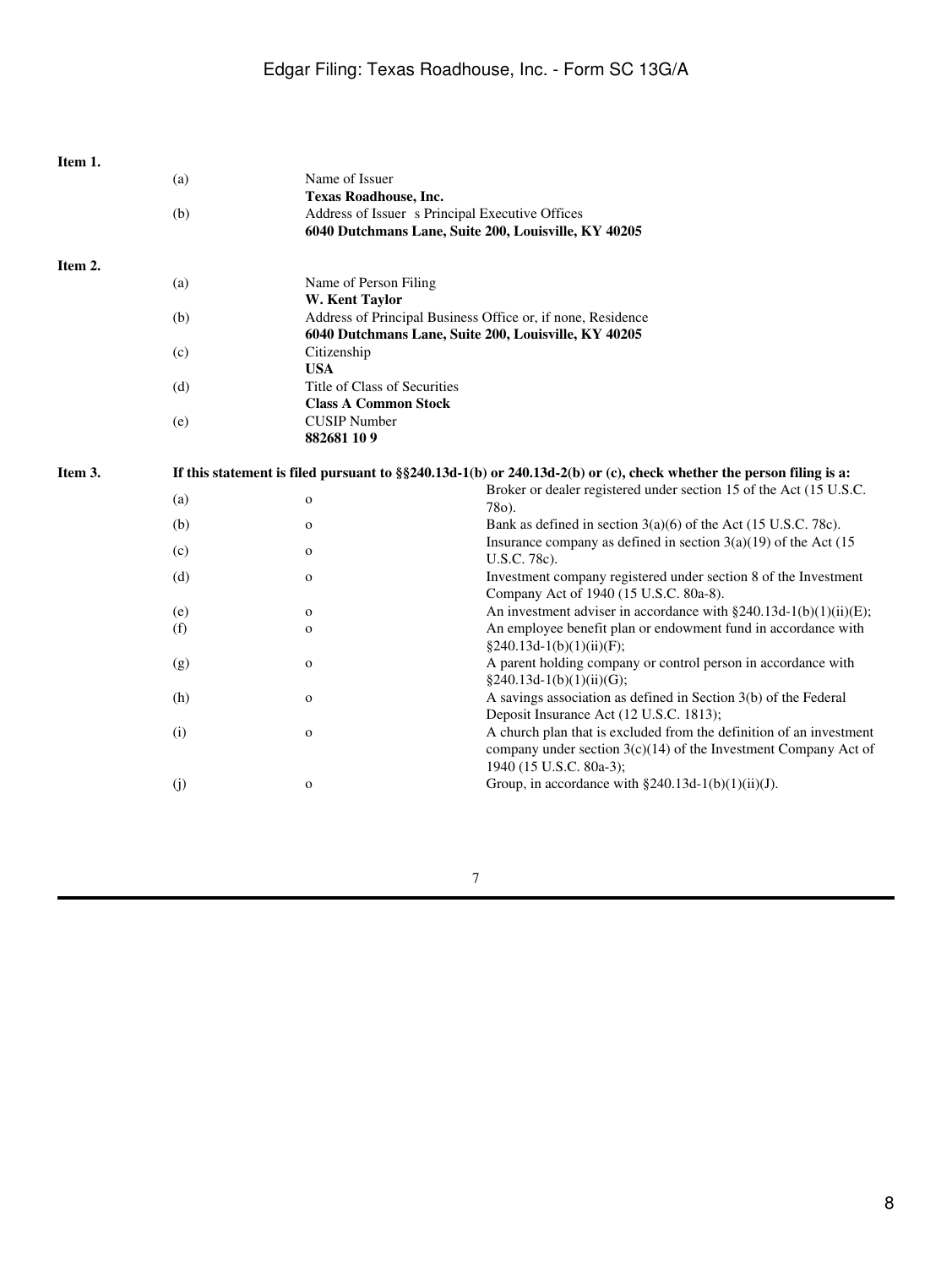| Item 4.<br>Ownership |                                                                                                                                                                                                                                 | Provide the following information regarding the aggregate number and percentage of the class of securities of the issuer identified in Item 1.         |  |
|----------------------|---------------------------------------------------------------------------------------------------------------------------------------------------------------------------------------------------------------------------------|--------------------------------------------------------------------------------------------------------------------------------------------------------|--|
| (a)                  | Amount beneficially owned:                                                                                                                                                                                                      |                                                                                                                                                        |  |
|                      | 13,411,716 shares of Class A Common Stock.<br>5,265,376 shares of Class B Common Stock.<br>Percent of class:<br>19.3% of Class A Common Stock<br>100.0% of Class B Common Stock<br>Number of shares as to which the person has: |                                                                                                                                                        |  |
| (b)                  |                                                                                                                                                                                                                                 |                                                                                                                                                        |  |
|                      |                                                                                                                                                                                                                                 |                                                                                                                                                        |  |
| (c)                  |                                                                                                                                                                                                                                 |                                                                                                                                                        |  |
|                      | (i)                                                                                                                                                                                                                             | Sole power to vote or to direct the vote                                                                                                               |  |
|                      |                                                                                                                                                                                                                                 | 13,411,716 shares of Class A Common Stock entitled to one<br>vote per share.                                                                           |  |
|                      |                                                                                                                                                                                                                                 | 5,265,376 shares of Class B Common Stock entitled to ten<br>votes per share.                                                                           |  |
|                      | (ii)                                                                                                                                                                                                                            | Shared power to vote or to direct the vote                                                                                                             |  |
|                      | (iii)                                                                                                                                                                                                                           | Sole power to dispose or to direct the disposition of                                                                                                  |  |
|                      |                                                                                                                                                                                                                                 | 13,411,716 shares of Class A Common Stock.                                                                                                             |  |
|                      |                                                                                                                                                                                                                                 | 5,265,376 shares of Class B Common Stock.                                                                                                              |  |
|                      | (iv)                                                                                                                                                                                                                            | Shared power to dispose or to direct the disposition of                                                                                                |  |
|                      |                                                                                                                                                                                                                                 |                                                                                                                                                        |  |
| Item 5.              | <b>Ownership of Five Percent or Less of a Class</b>                                                                                                                                                                             | If this statement is being filed to report the fact that as of the date hereof the reporting person has ceased to be the beneficial owner of more than |  |

five percent of the class of securities, check the following o.

#### **Item 6. Ownership of More than Five Percent on Behalf of Another Person** Except as otherwise disclosed in periodic public filings with the Securities and Exchange Commission, no other person is known to have the right to receive or the power to direct the receipt of dividends from, or the proceeds from the sale of, such securities.

### **Item 7. Identification and Classification of the Subsidiary Which Acquired the Security Being Reported on By the Parent Holding Company or Control Person**

Not applicable.

#### **Item 8. Identification and Classification of Members of the Group** See Exhibit 1 attached hereto.

**Item 9. Notice of Dissolution of Group** Not applicable.

| Item 10.        | <b>Certification</b> |
|-----------------|----------------------|
| Not applicable. |                      |